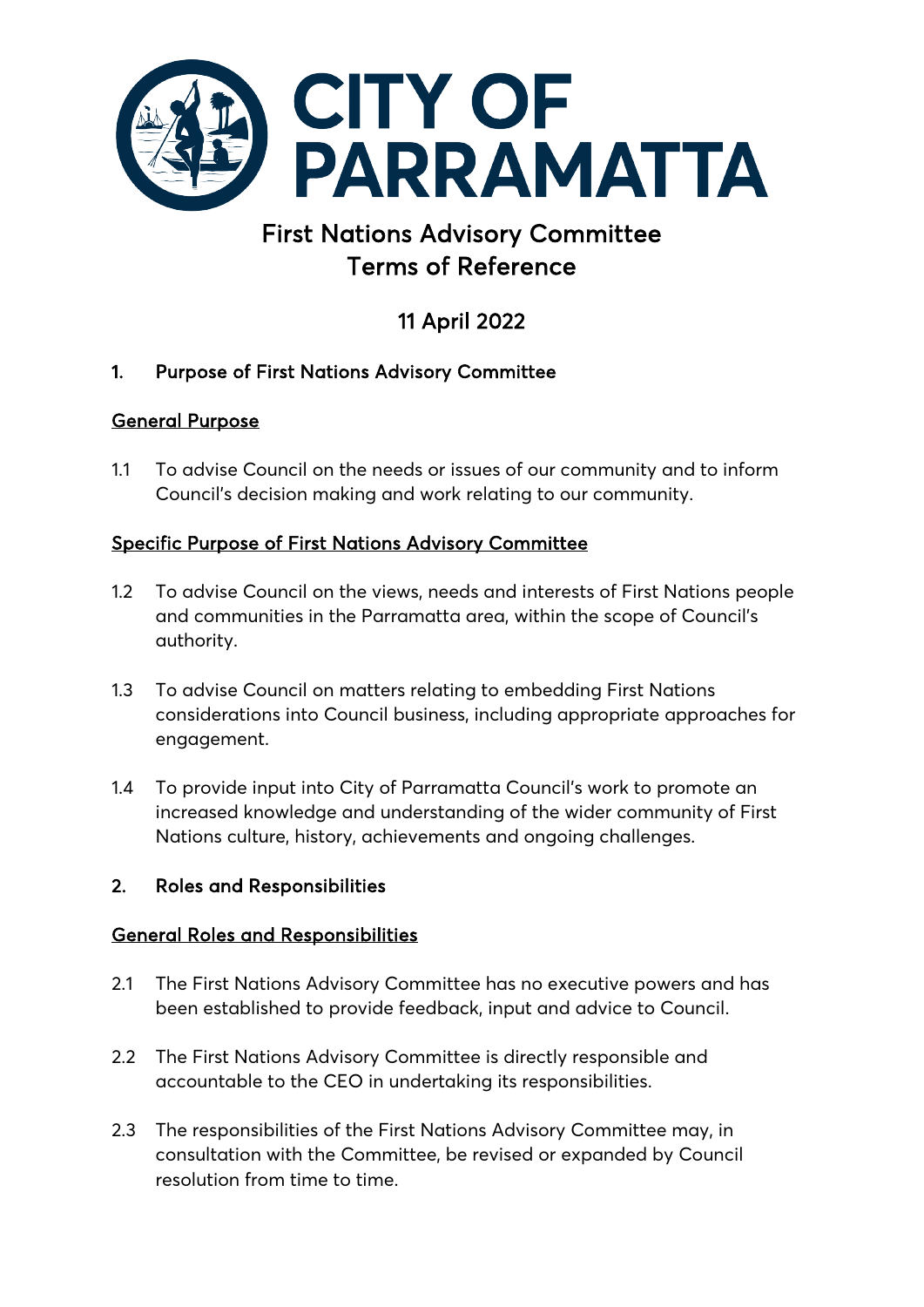- 2.4 The key responsibilities of the First Nations Advisory Committee are:
	- a. To represent the views, interests and/or identified issues that affect the communities within the Parramatta local government area within the scope of Council's authority;
	- b. To provide advice, input and feedback to Council on issues that fall within the parameters of its authority and relate to the particular communities / identified issues the Committee is concerned with.

## Specific Roles and Responsibilities of the First Nations Advisory Committee

- 2.5 To provide advice towards and monitor the implementation of relevant Council plans and strategies with respect to the needs, issues and interests of First Nations people and communities.
- 2.6 To provide specialist advice to Council relating to issues impacting First Nations communities and best practice approaches for community engagement.
- 2.7 To support and encourage the cultural competency of Council.
- 2.8 To provide advice on how particular Council projects may identify, reflect, promote and protect First Nations heritage and culture.
- 2.9 To work with Council to develop and promote appropriate commemorations and celebrations of First Nations culture including Sorry Day and NAIDOC Week.
- 2.10 To continually liaise with local First Nations community members, organisations and networks to identify and represent issues affecting those communities.
- 2.11 To report back to community members, organisations and networks on Council's role and responsibilities and its decisions relating to First Nations communities.
- 2.12 To support and work with First Nations and other organisations committed to increasing Reconciliation and respect for First Nations culture and history, past and present.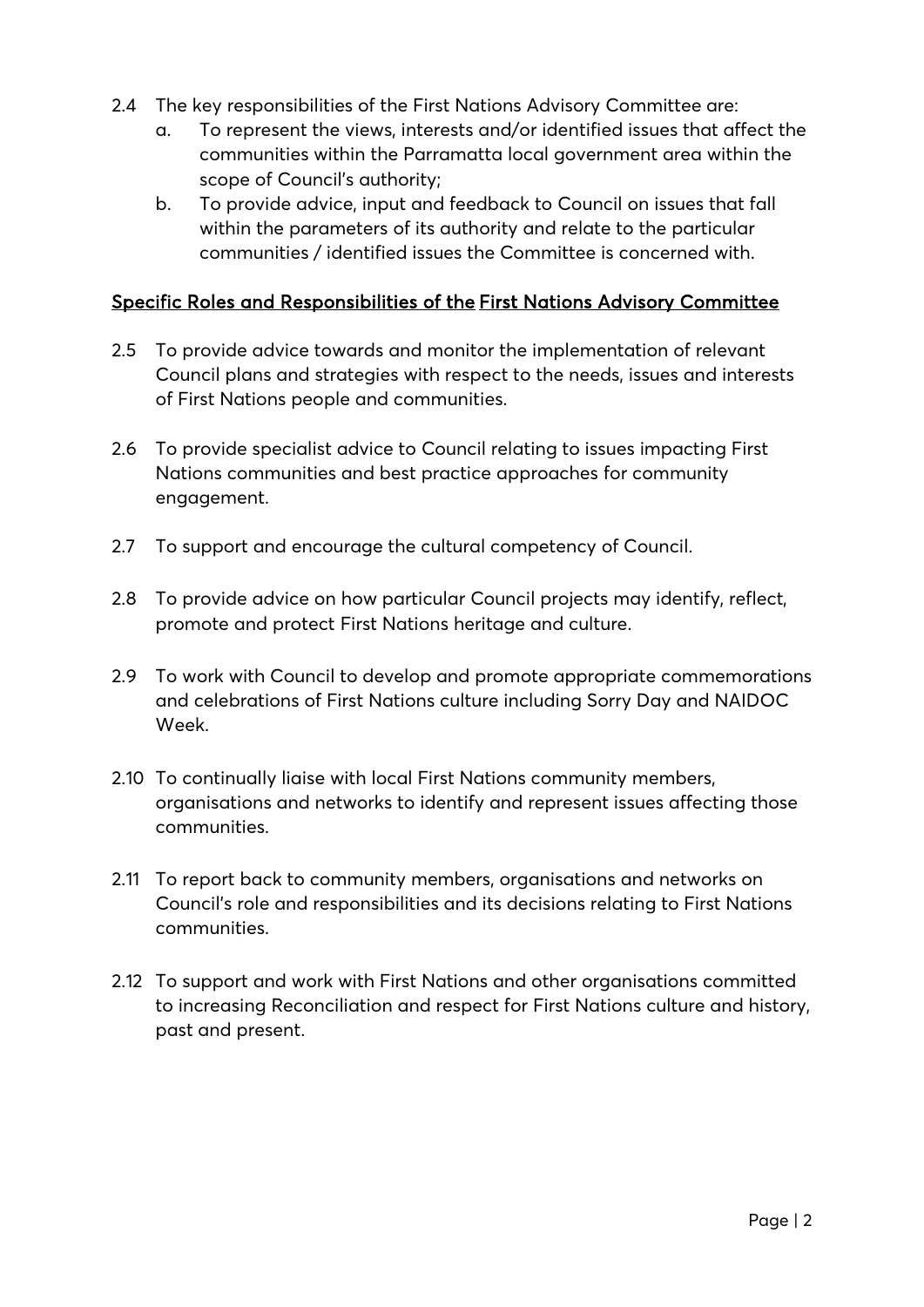# 3. Membership

## Duties of Appointed Members

- 3.1 To attend and participate in a compulsory induction workshop which will include information on the role of the First Nations Advisory Committee, the role and responsibility of members and Council, Council's Code of Conduct and other related policies and protocols.
- 3.2 To attend and participate in meetings of the First Nations Advisory Committee (including any planning sessions and relevant training).
- 3.3 To work co-operatively with other members in achieving the aims of the First Nations Advisory Committee.
- 3.4 To raise issues of concern within the scope and objective of the First Nations Advisory Committee.
- 3.5 To contribute ideas and suggestions relating to items on meeting agendas.
- 3.6 To participate in the discussion and to vote on outcomes of the First Nations Advisory Committee.
- 3.7 To provide advice and recommendations to Council on items on meeting agendas.
- 3.8 To action and follow up tasks established by the First Nations Advisory Committee and resolved by Council.
- 3.9 To report back to existing networks within the communities they represent on Council's role, responsibilities and its decisions relating to the First Nations Advisory Committee.
- 3.10 To use existing networks to remain informed regarding the views and interests of the particular group / community they represent.
- 3.11 To advise the Chair if they are unable to attend and to liaise with Alternate Members for attendance at meetings.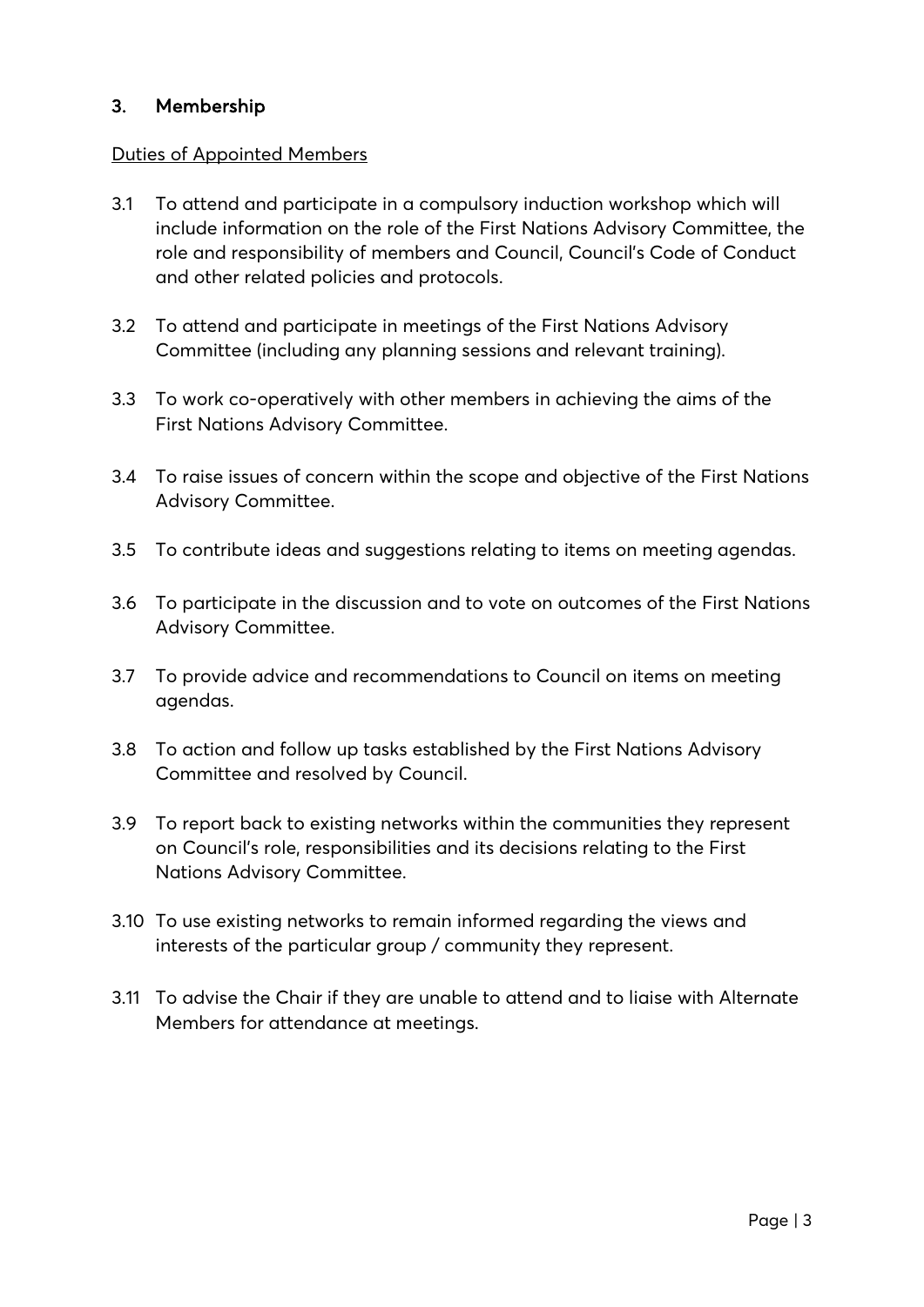#### Alternate Members

- 3.12 Alternate members may attend meetings of the First Nations Advisory Committee in either capacity as an appointed or alternate member.
- 3.13 If an appointed member is unable to attend a meeting for any reason, then the alternate member is to be notified of their absence. If a member has not given notice of an absence and is not present, the alternate member assumes the role of member until such time the appointed member is present.
- 3.14 Any member who is appointed as an alternate member will be provided with all information (meeting invite, agenda, minutes, presentations, etc.) as an appointed member.

#### Member Attendance at Meetings

- 3.15 If a member is absent for two (2) consecutive meetings without an apology, the Committee Convenor, in consultation with the Chair, will attempt to contact the member to clarify whether they are still interested in continuing to be a member of the First Nations Advisory Committee.
- 3.16 If a member is absent for three (3) consecutive meetings without an apology, and there has been no response from the Committee member explaining their absence, their position will be declared vacant and the declaration of the vacancy must be recorded in the minutes of that meeting.
- 3.17 Members may elect to participate in a meeting by audio-visual means.

#### Member Leave of Absence

3.18 Members may apply to the Committee Convenor for a leave of absence, and the granting of such leave of absence is at the discretion of the First Nations Advisory Committee. All applications for leave of absence must be recorded in the minutes of a First Nations Advisory Committee meeting.

### Membership

3.19 Council encourages participation from across the wider community. Membership is limited to no more than two consecutive terms, at the discretion of Council.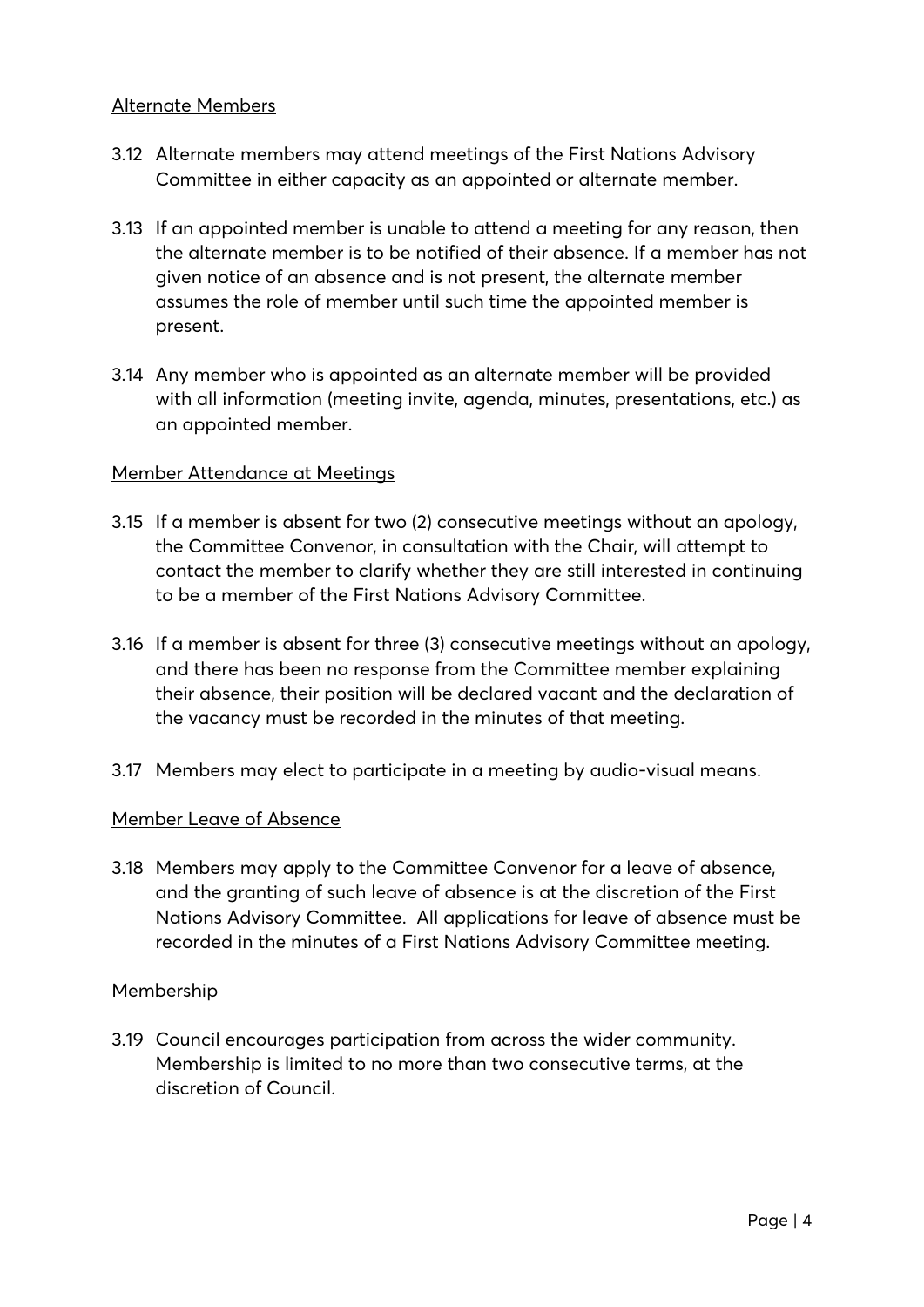- 3.20 Membership of the First Nations Advisory Committee is voluntary. Members are entitled to reimbursement for costs associated with travel to and from First Nations Advisory Committee meetings, including public transport costs, parking fees and travel vouchers.
- 3.21 The term of membership coincides with the term of the Council or such other period as resolved by Council. At this time, all positions are declared vacant.

## Specific Membership Criteria

- 3.22 The Committee will comprise such members as are appointed by Council from time to time,
	- a. A minimum of seven (7) and a maximum of thirteen (13) members meeting the following criteria:
		- demonstrate skills and capacity to contribute to the Committee; and
		- live, work, study or have a strong commitment to the City of Parramatta LGA; and
		- meet the specific criteria for membership of the Committee.
- 3.23 Applications for the First Nations Advisory Committee are open to First Nations people who meet one or more of the following criteria:
	- a. Reside in the Parramatta Local Government Area;
	- b. Work, study or have a specific connection to the Parramatta Local Government Area;
	- c. Are members of the Dharug community
- 3.24 Applications for membership are encouraged from First Nations people from the following subcategories, with a focus on gender diversity and the diversity of the group as a whole:
	- a. Young people;
	- b. Elders;
	- c. Dharug.

### Ex-Officio Members

- 3.25 All Councillors are ex-officio members of the First Nations Advisory Committee.
- 3.26 Depending on the nature of issues raised, relevant Council staff and/or other stakeholders or guests will be invited to attend the meetings.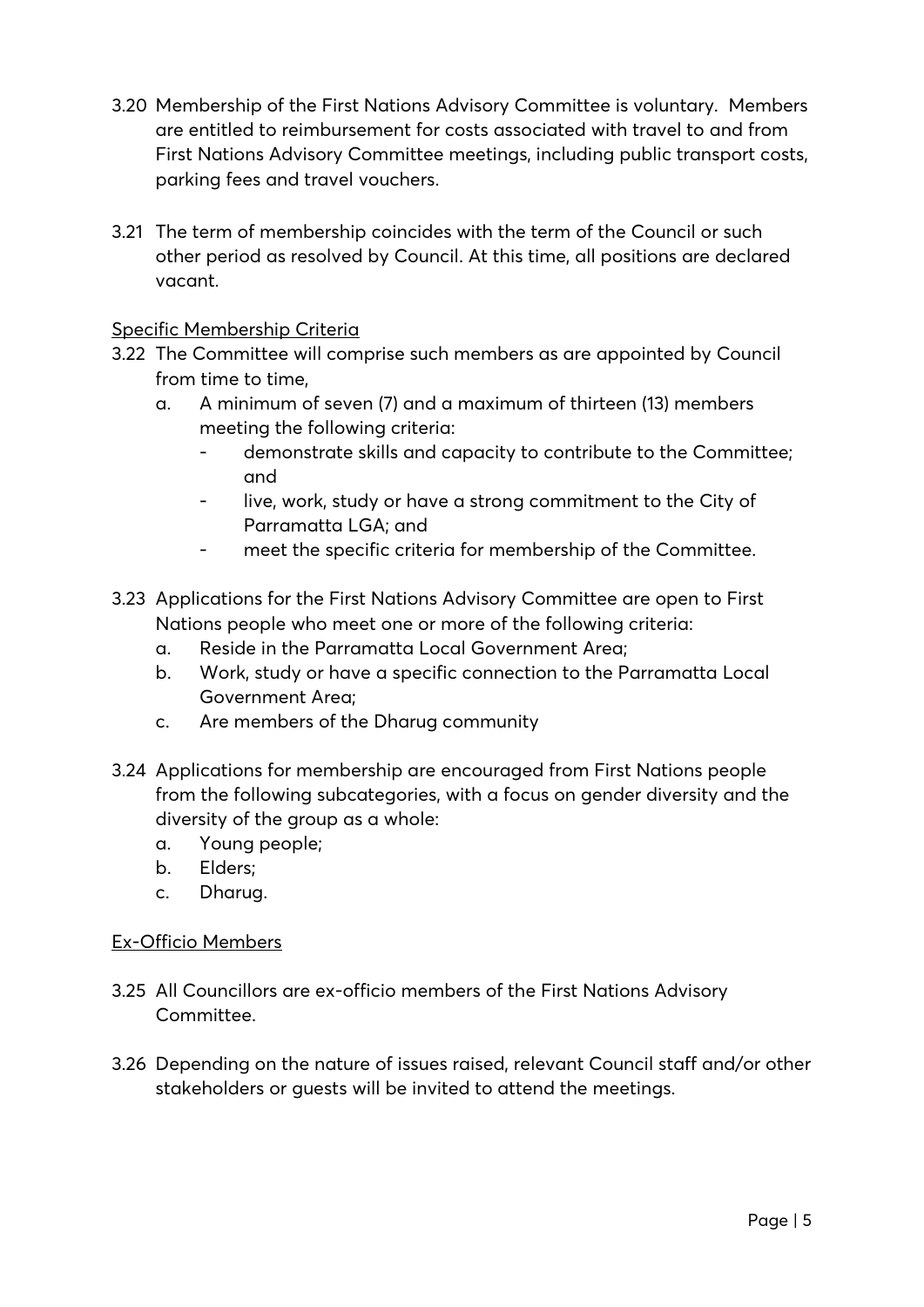- 3.27 Ex-officio members may contribute to the meeting as permitted by the Committee Chair.
- 3.28 Ex-officio members are non-voting positions.

### **Observers**

- 3.29 Non-members of the First Nations Advisory Committee are able to attend meetings with the permission of the Convenor and Chairperson of the First Nations Advisory Committee.
- 3.30 Observers are able to participate in discussions to the extent as permitted by the Chairperson.

### Managing culturally sensitive matters

- 3.31 Where an issue is identified as culturally sensitive, the First Nations Advisory Committee is able to proceed according to cultural practices (ie with only First Nations people present at the time of discussion). Non-indigenous people will be required to leave the meeting.
- 3.32 Any decisions arising from discussions held during this time will be relayed to other attendees when they return to the meeting.]

# 4. Chairperson/Deputy Chairperson

### Duties of Chairperson/Deputy Chairperson

- 4.1 Duties of the Chairperson or Deputy Chairperson are to:
	- a. To chair meetings according to Council's Code of Conduct, the Terms of Reference and Guidelines, and meeting agendas;
	- b. To make recommendations for Agenda items in relation to the business of Council and the purpose of the Committee;
	- c. To facilitate the discussion of items on the agenda in a timely manner;
	- d. To facilitate the moving of recommendations and voting by Committee members;
	- e. To ensure all Committee members have the opportunity to participate;
	- f. To facilitate the participation of Ex-Officio members, Guest Speakers and Observers present at the meeting;
	- g. To participate in Committee training as organised and offered by the City of Parramatta Council.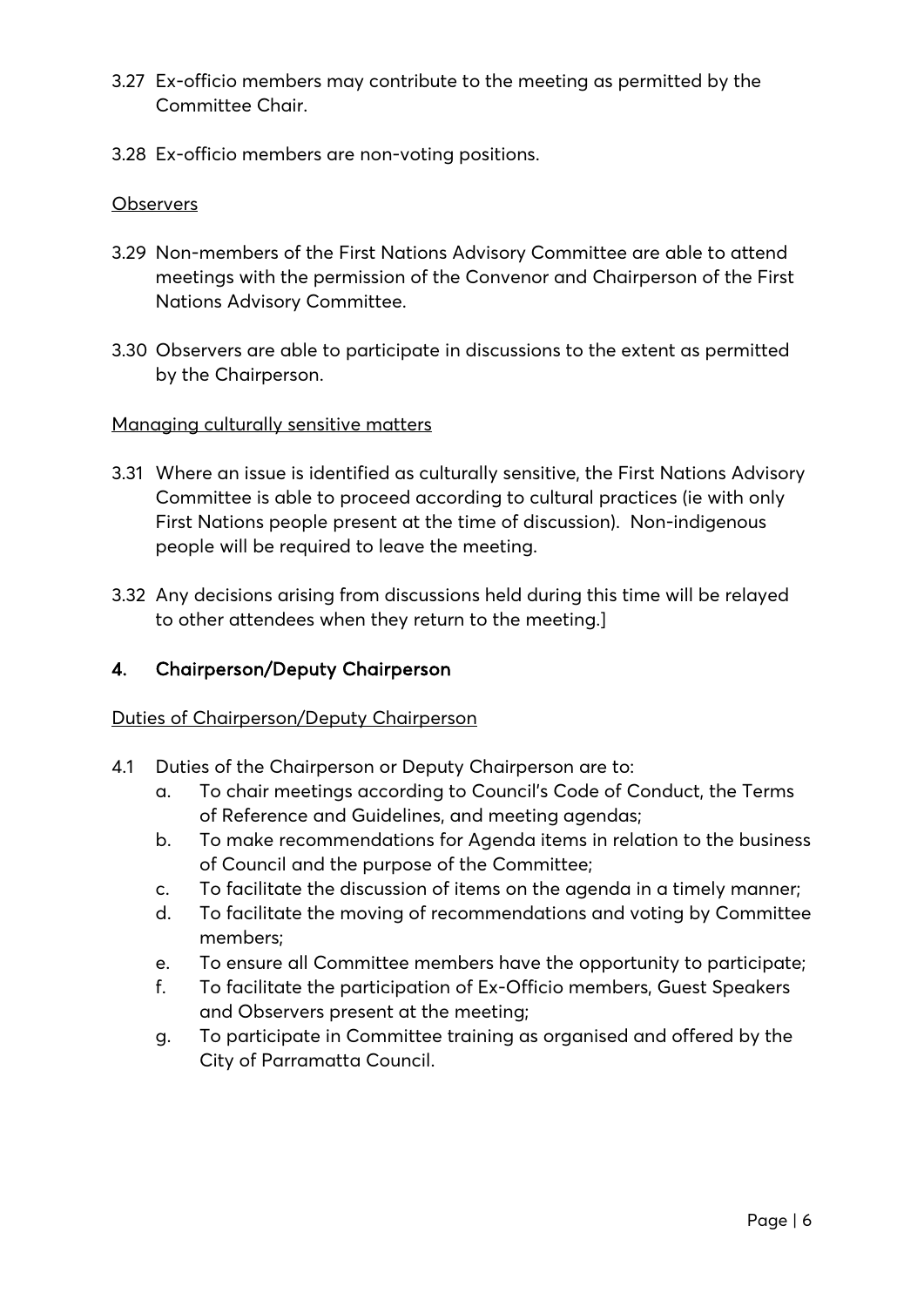- 4.2 The First Nations Advisory Committee votes annually to determine its Chairperson and Deputy Chairperson, with the election taking place at the first meeting in each calendar year.
- 4.3 The Chairperson cannot be appointed as Chair for more than two (2) years.

## Absence of Chairperson/Deputy Chairperson

4.4 If the Chairperson and Deputy Chairperson are absent from a meeting, the First Nations Advisory Committee will nominate a Chairperson amongst its members for that meeting.

## Sub-committees

- 4.5 The First Nations Advisory Committee may determine to establish subgroups to enable focus on key priority areas or specific subjects and to maximise the value of members' time.
- 4.6 Sub-groups may consist of both members and ex-officio members, and may invite staff members or other subject matter experts to provide advice / guidance as appropriate.
- 4.7 Sub-groups of the First Nations Advisory Committee have no executive powers and will be established to provide advisory services only.
- 4.8 Sub-groups are directly responsible and accountable to the First Nations Advisory Committee for all responsibilities.

### Member Vacancies

- 4.9 Where a vacancy occurs:
	- a. Within six (6) months from the appointment of members, the vacancy may be filled firstly by a person on the eligibility list if they are still interested and available to join the First Nations Advisory Committee; or
	- b. After six (6) months from the appointment of members, and more than 12 months from the end of the First Nations Advisory Committee's term, an Expression of Interest utilising Council, Community and Committee members' networks should be undertaken.
- 4.10 Vacancies will not normally be filled within the last 12 months of a First Nations Advisory Committee term.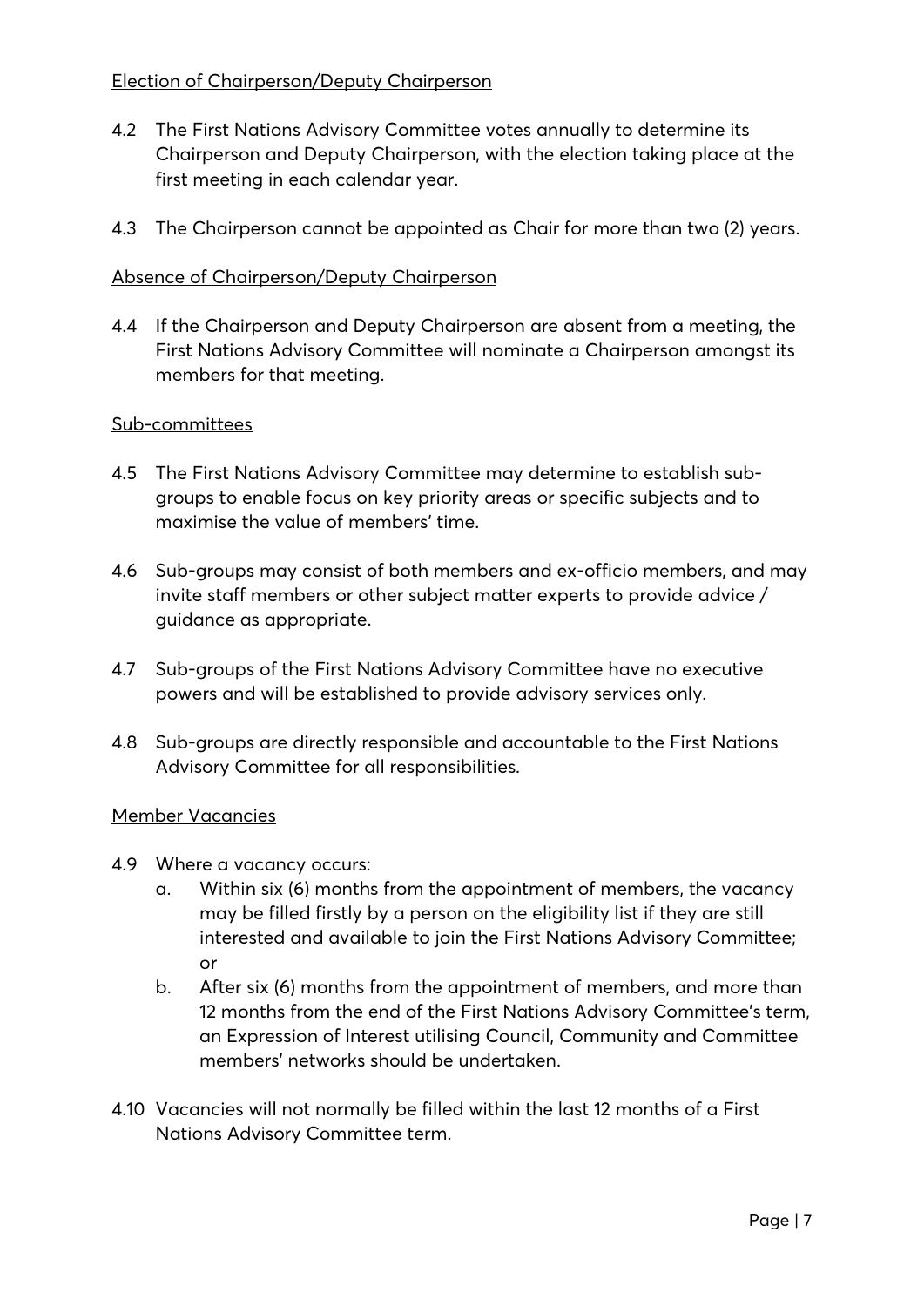# 5. Meetings

## Frequency of Meetings

5.1 The First Nations Advisory Committee will meet bi-monthly, or as determined by the Chair. Details of meeting commitments will be detailed in any expression of interest information package.

### Location of Meetings

- 5.2 Meetings will be held in Council offices.
- 5.3 Provisions will be made for remote attendance at First Nations Advisory Committee Meetings.
- 5.4 As practicable, up to two (2) meetings annually will be scheduled at various community locations across the Parramatta Local Government Area.

### Urgent Business

- 5.5 The First Nations Advisory Committee may be required to consider urgent business outside of the regular meeting cycle.
- 5.6 A special meeting of the First Nations Advisory Committee may be called by the Chairperson following a reasonable request from a member of the First Nations Advisory Committee, the Chief Executive Officer, or by resolution of the Council.
- 5.7 If a meeting is unable to be called, the business may be considered via alternate methods, including email.

### Voting Membership

- 5.8 The 'voting membership' of the First Nations Advisory Committee will be initially determined by the number of members appointed to the First Nations Advisory Committee at the time of the formation of a new Committee, and thereafter:
	- a. increased by any additional members appointed to the First Nations Advisory Committee (remaining within max membership); or
	- b. reduced by any resignations received from members (remaining within min membership); or
	- c. reduced by any lapsed member/s whose membership has been declared vacant.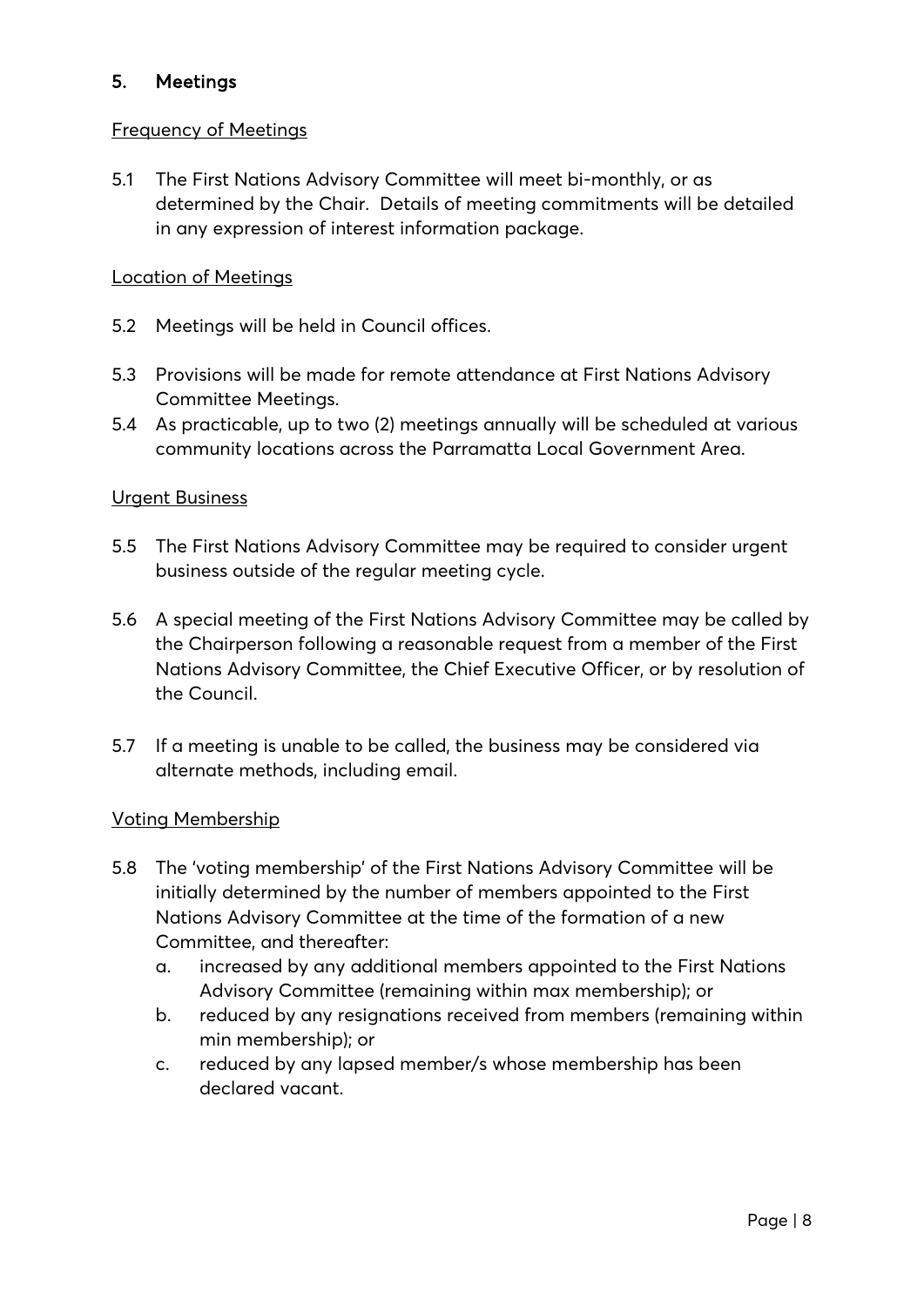## Quorum

- 5.9 The quorum for First Nations Advisory Committee meetings shall be half plus one of the 'voting membership'. In instances where there is an odd number of voting members, the number will be rounded up to the nearest whole number.
- 5.10 Where there is no quorum present after a period of 15 minutes has elapsed, an informal meeting may be conducted at the discretion of the Chairperson at which the First Nations Advisory Committee may receive any presentations and undertake informal discussion. No actions or recommendations may be made until a further meeting of the First Nations Advisory Committee is held when a quorum is present.
- 5.11 Where there is no quorum, a First Nations Advisory Committee is not able to determine any decisions or actions and can only deliberate on issues. Any decisions or actions must be held over to the next meeting where a quorum is present.
- 5.12 No minutes are kept of meetings which do not have a quorum but informal notes may be taken to enable any proposed recommendations or decisions to be presented to a further meeting when a quorum is present (note that case law has determined that decisions of inquorate meetings cannot strictly be 'ratified' by a later meeting – they must be made afresh).
- 5.13 In the event that there are two consecutive non quorate meetings suffered, the Convenor will contact the Chair and each First Nations Advisory Committee Member to determine their continuation on the Committee. If required, a fresh Expression of Interest process will be undertaken.
- 5.14 Members may participate in meetings by audio-visual means of communications.

### Minutes of Meetings

- 5.15 The minutes of First Nations Advisory Committee meetings will contain details of the attendance for each meeting, a short summary of the discussion item and any action / outcome from the discussion.
- 5.16 Minutes of First Nations Advisory Committee meetings will be provided to Councillors on a regular basis. Minutes will be published on Council's website.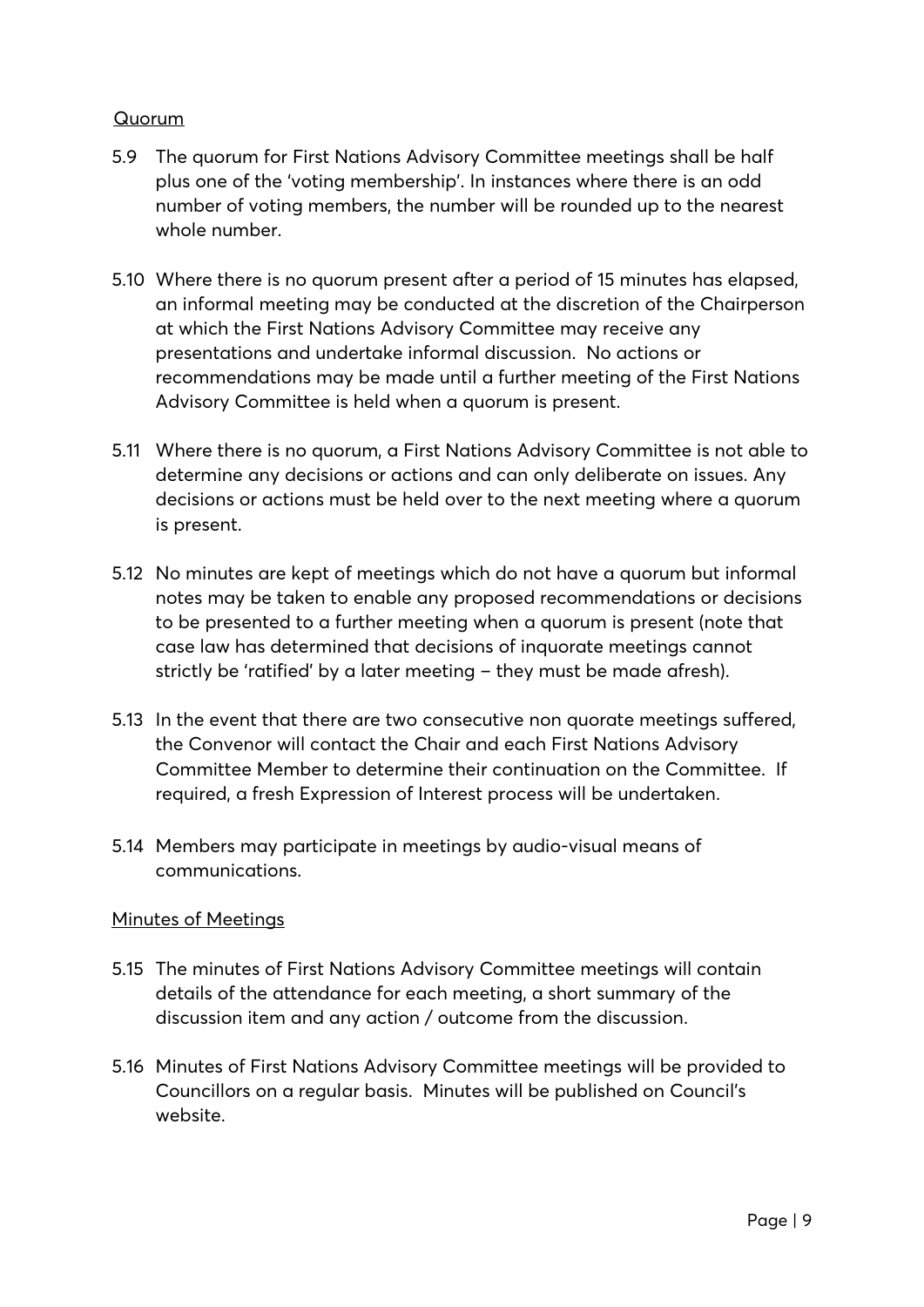5.17 Where the First Nations Advisory Committee establishes an action or recommendation arising out of the Committee discussion, a report will be provided to a Council meeting presenting those actions / recommendations for consideration.

# 6. Other Roles

## Role of the Committee Convenor

- 6.1 The First Nations Advisory Committee is convened by a Council officer known as the 'Committee Convenor'. The Convenor is responsible to:
	- a. set the agenda with input from members and/or Council including allocation of time for agenda items;
	- b. attend each meeting;
	- c. ensure meetings are run according to Council's Code of Conduct and the Terms of Reference;
	- d. liaise between the First Nations Advisory Committee and other officers within Council as determined by the First Nations Advisory Committee's business;
	- e. finalise First Nations Advisory Committee minutes;
	- f. prepare Council reports on specific actions / recommendations from the First Nations Advisory Committee
	- g. act as moderator of meetings where the majority of participants attend via remote means.

# Role of the Secretariat

- 6.2 Council's [Name of Business Unit] Team provides secretariat support to the First Nations Advisory Committee and is responsible to:
	- a. Set of meeting dates;
	- b. communicate meeting dates to members, staff and Councillors;
	- c. distribute the agenda to members, staff and Councillors at least seven (7) days prior to the meeting;
	- d. manage RSVPs to meetings;
	- e. arrange appropriate catering for the meeting;
	- f. prepare draft minutes;
	- g. finalise draft minutes within seven (7) days of the meeting;
	- h. provide draft minutes to the First Nations Advisory Committee Convenor;
	- i. distribute minutes to members, staff and Councillors
	- j. facilitate reviews of the Terms of Reference as required.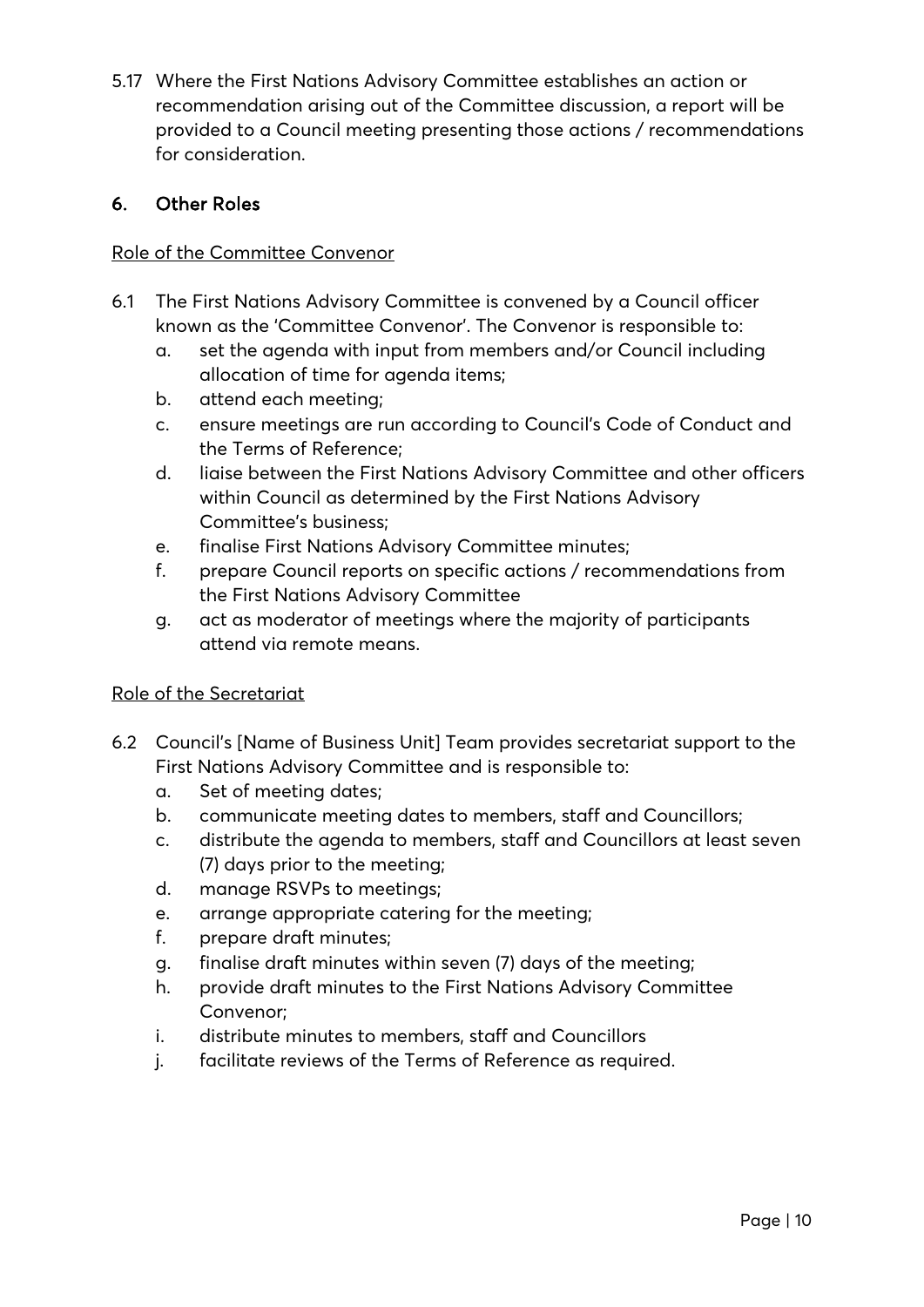# 7. Conflict of Interest

- 7.1 First Nations Advisory Committee members are to declare at the commencement of each meeting any pecuniary or non-pecuniary conflict of interest they have regarding any issue on the agenda.
- 7.2 All conflicts of interest declared are to be recorded on the appropriate form and recorded in the minutes of the meeting.
- 7.3 If necessary, the member concerned should consider leaving the room while the matter is being discussed.

# 8. Confidentiality

8.1 Where First Nations Advisory Committee meetings include consideration of confidential information relating to members or the business being discussed, members are required to respect the principles of confidentiality.

# 9. Council's Code of Conduct

- 9.1 All members must abide by Council's Code of Conduct at all times.
- 9.2 All members must attend and participate in a compulsory induction workshop prior to attendance at their first meeting which will include information on Council's Code of Conduct.
- 9.3 No member of an First Nations Advisory Committee is able to make media or public comment on behalf of the First Nations Advisory Committee or Council at any time.

# 10. Training

- 10.1 All members of the First Nations Advisory Committee are required to attend an Induction Workshop.
- 10.2 Other training will be provided to members where this is required to enable them to fulfil their duties.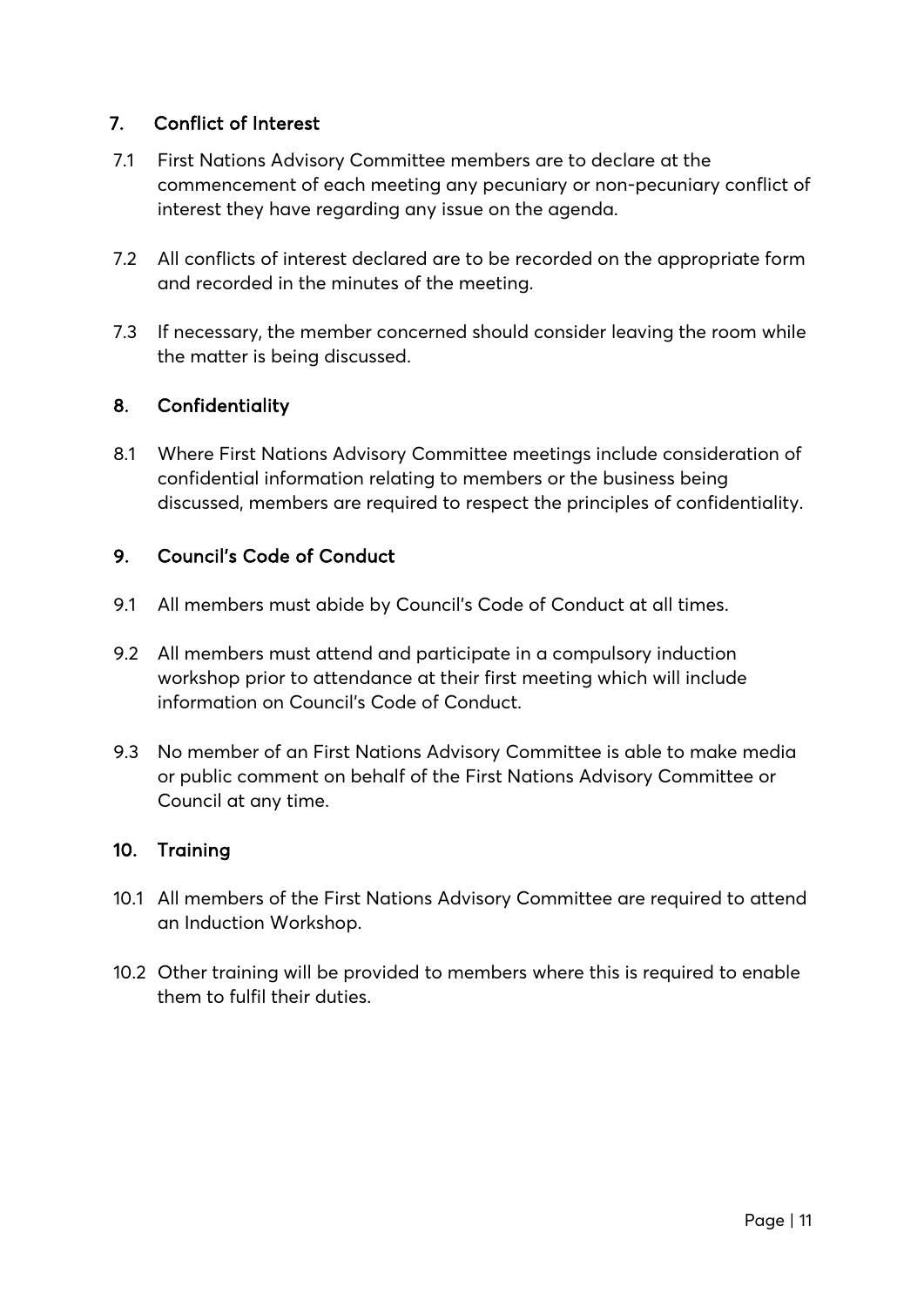# Forums 11. First Nations Advisory Committee Representation / Attendance at

- 11.1 From time to time, the First Nations Advisory Committee may be approached to supply a representative to another Committee of Council. Where the First Nations Advisory Committee determines that representation is appropriate, nominations will be called for at the meeting and a vote shall take place to select a representative.
- 11.2 Representatives shall be entitled to reimbursement of the equivalent public transport fare to and from the meeting or forum, or be provided with vouchers for alternative transport.

# 12. Changes to Terms of Reference

12.1 The Terms of Reference of the First Nations Advisory Committee are ratified by Council and any changes or additions to them must be approved by Council.

# 13. Annual NSW Local Government Aboriginal Network Conference

- 13.1 Consistent with Department of Local Government programs for the encouragement of First Nations people to stand for Local Government, Council allocates funding within the Social and Community Services budget for attendance by Members of the First Nations Advisory Committee at future Local Government Aboriginal Network Conferences as follows:
	- a. Funds are allocated annually to the Committee, who shall elect two (2) First Nations representatives of that Committee to attend one (1) conference per year; and
	- b. The Committee direct these funds to defray costs towards registration, travelling costs and accommodation at those conferences.

# 14. Dissemination of Information to the Community

14.1 Minutes of meetings will be sent to Gandangara Local Aboriginal Land Council (LALC), Deerubbin LALC, Metropolitan LALC and the NSW Aboriginal Land Council.]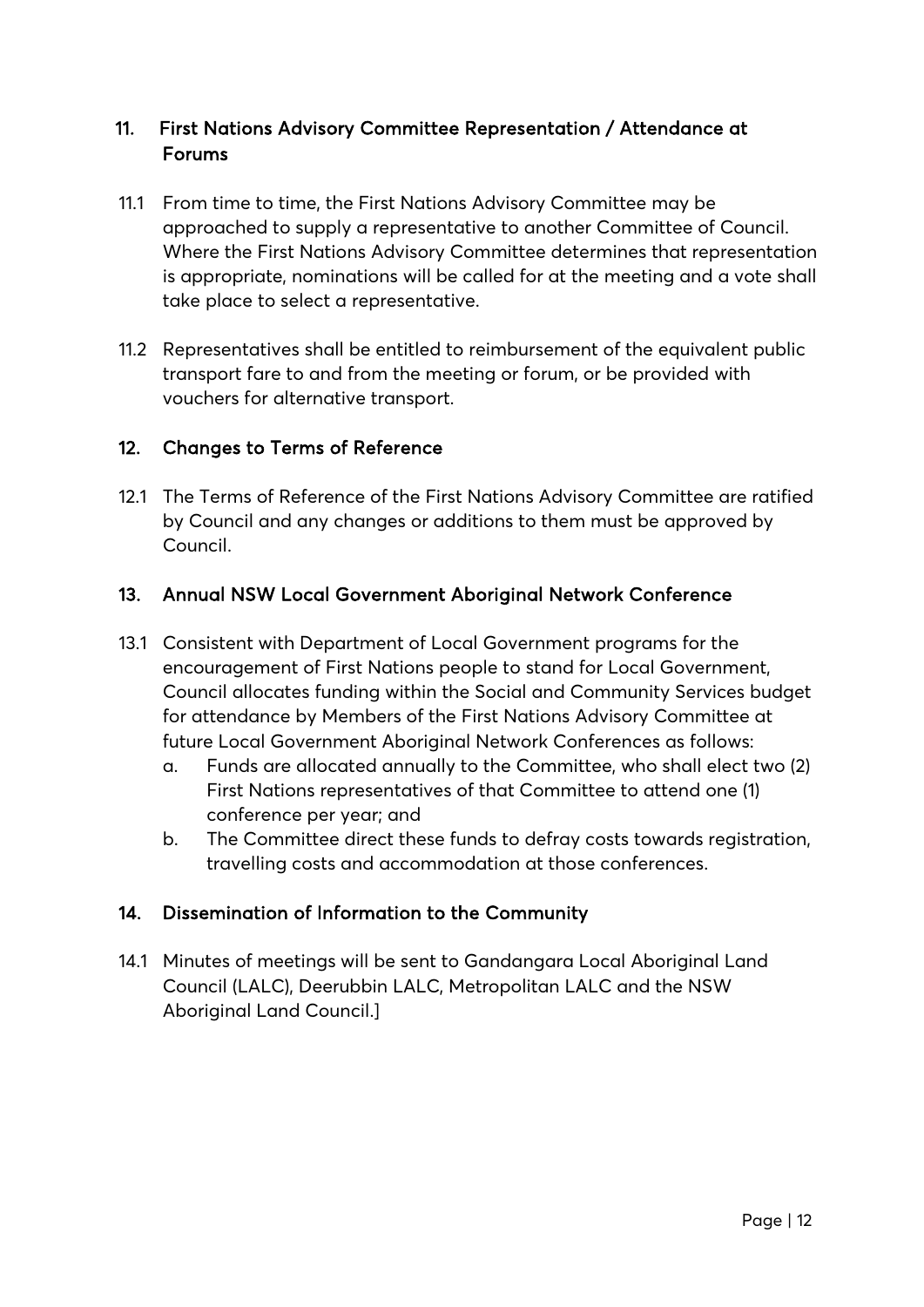# Community Membership Application Process

- 1.1 Following the Council election and Council determination of which First Nations Advisory Committees are to be formed, Council will then implement an Expression of Interest process to recruit members for the First Nations Advisory Committees and this will be publicised through the following channels for a minimum of two (2) weeks:
	- a. Council's dedicated webpage for First Nations Advisory Committees (which is to include all relevant documentation, EOI forms, Council Officer contact details, etc);
	- b. Council's website homepage carousel;
	- c. Direct communications with former First Nations Advisory Committee members;
	- d. Advertising in any available community newspaper reaching residents of the City of Parramatta Local Government Area;
	- e. Social media advertising;
	- f. Advertising across relevant community networks relevant to each Advisory Committee;
	- g. A message through the Lord Mayor's column;
	- h. Any other channel as deemed appropriate by the First Nations Advisory Committee Convenor.
- 1.2 All applicants for membership must apply using the relevant Expression of Interest form that requires applicants to address the stated criteria for membership. Previous members are entitled to apply for membership using the Expression of Interest form. Optional (as required): Committee membership may be subject to a criminal history check.
- 1.3 A Selection Panel will be established to assess membership applications, and comprise the following:
	- a. Two (2) First Nations people:
	- b. The Committee Convenor;
	- c. An independent external First Nations person;
	- d. A Councillor Officer.
- 1.4 In addition, access and equity principles will be applied in the selection of members and the composition of the First Nations Advisory Committee will reflect a diversity of views and opinions, variations in length and quality of related experience, age and gender balance.]
- 1.5 The Selection Panel will prepare a report on all applicants detailing:
	- a. any previous membership of City of Parramatta First Nations Advisory Committee/s;
	- b. whether the applicants meet the selection criteria for the First Nations Advisory Committee;